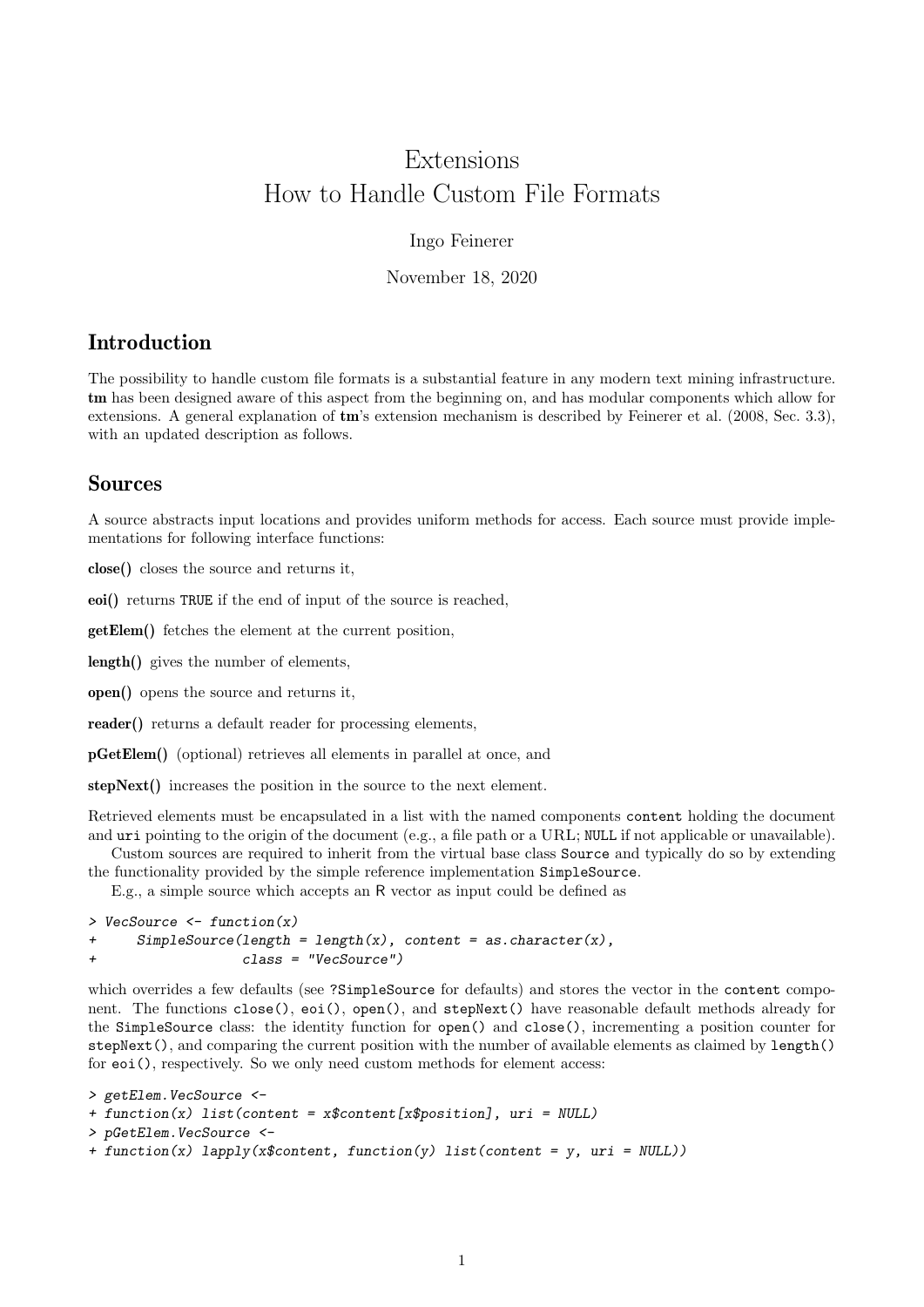## Readers

Readers are functions for extracting textual content and metadata out of elements delivered by a source and for constructing a text document. Each reader must accept following arguments in its signature:

elem a list with the named components content and uri (as delivered by a source via getElem() or pGetElem()),

language a string giving the language, and

id a character giving a unique identifier for the created text document.

The element elem is typically provided by a source whereas the language and the identifier are normally provided by a corpus constructor (for the case that elem\$content does not give information on these two essential items).

In case a reader expects configuration arguments we can use a function generator. A function generator is indicated by inheriting from class FunctionGenerator and function. It allows us to process additional arguments, store them in an environment, return a reader function with the well-defined signature described above, and still be able to access the additional arguments via lexical scoping. All corpus constructors in package tm check the reader function for being a function generator and if so apply it to yield the reader with the expected signature.

E.g., the reader function readPlain() is defined as

```
> readPlain <- function(elem, language, id)
+ PlainTextDocument(elem$content, id = id, language = language)
```
For examples on readers using the function generator please have a look at ?readPDF or ?readPDF.

However, for many cases, it is not necessary to define each detailed aspect of how to extend tm. Typical examples are XML files which are very common but can be rather easily handled via standard conforming XML parsers. The aim of the remainder in this document is to give an overview on how simpler, more user-friendly, forms of extension mechanisms can be applied in tm.

#### Custom Data Formats

A general situation is that you have gathered together some information into a tabular data structure (like a data frame or a list matrix) that suffices to describe documents in a corpus. However, you do not have a distinct file format because you extracted the information out of various resources, e.g., as delivered by readtext() in package readtext. Now you want to use your information to build a corpus which is recognized by tm.

We assume that your information is put together in a data frame. E.g., consider the following example:

```
> df \leq data frame(doc_id = c("doc 1" , "doc 2" , "doc 3" ),
+ text = c("content 1", "content 2", "content 3"),
+ title = c("title 1" , "title 2" , "title 3" ),
+ authors = c("author 1", "author 2", "author 3"),
+ topics = c("topic 1" , "topic 2" , "topic 3" ),
              stringsAsFactors = FALSE)
```
We want to map the data frame rows to the relevant entries of a text document.

An entry text in the mapping will be matched to fill the actual content of the text document, doc id will be used as document ID, all other fields will be used as metadata tags. So we can construct a corpus out of the data frame:

```
> (corpus <- Corpus(DataframeSource(df)))
```

```
<<SimpleCorpus>>
Metadata: corpus specific: 1, document level (indexed): 3
Content: documents: 3
> corpus[[1]]
<<PlainTextDocument>>
Metadata: 7
Content: chars: 9
> meta(corpus[[1]])
```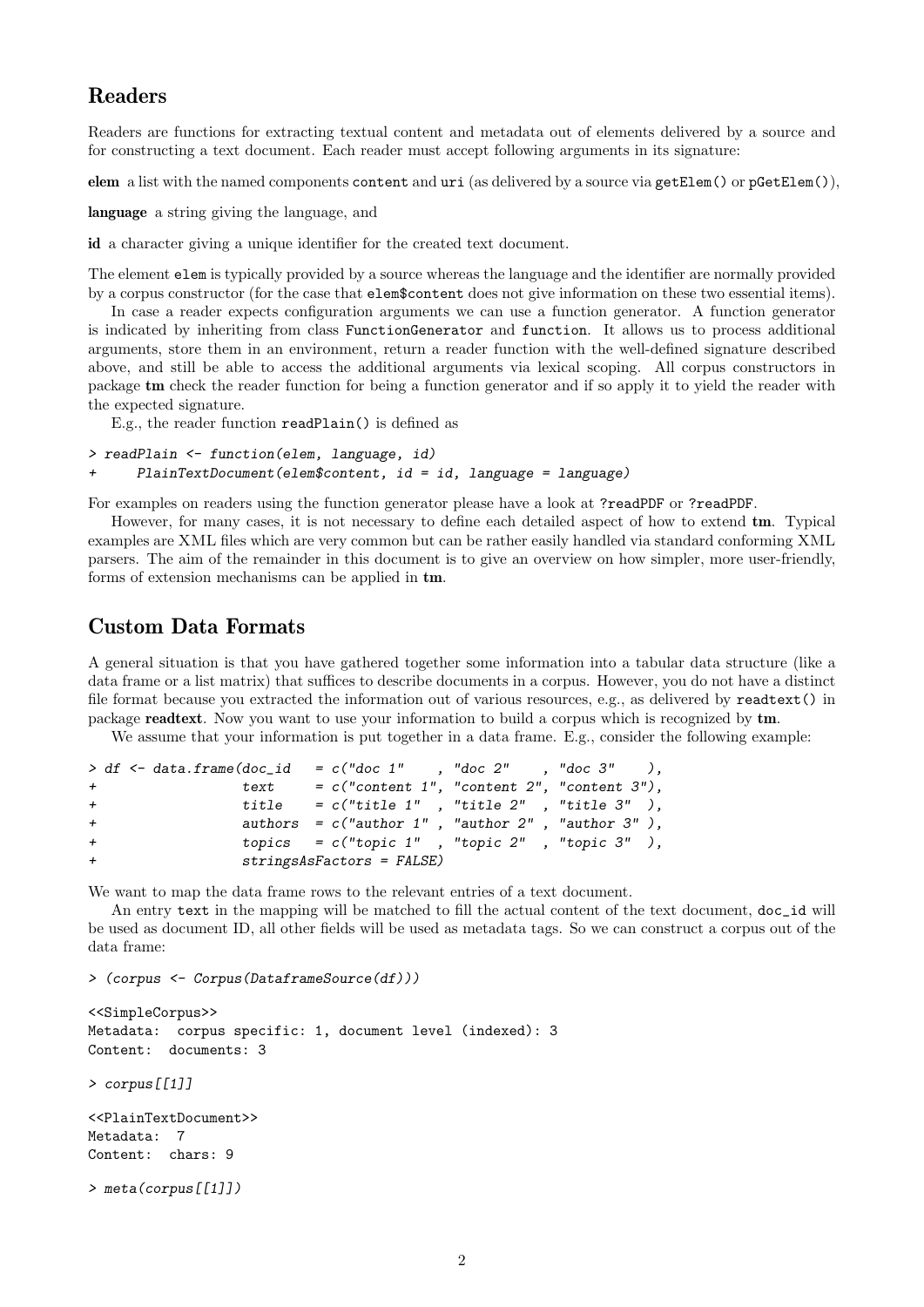```
author : character(0)
datetimestamp: 2020-11-18 08:39:35
description : character(0)
heading : character(0)
id : doc 1
language : en
origin : character(0)
```
# Custom XML Sources

Many modern file formats already come in XML format which allows to extract information with any XML conforming parser, e.g., as implemented in R by the xml2 package.

Now assume we have some custom XML format which we want to access with tm. Then a viable way is to create a custom XML source which can be configured with only a few commands. E.g., have a look at the following example:

```
> custom.xml <- system.file("texts", "custom.xml", package = "tm")
> print(readLines(custom.xml), quote = FALSE)
 [1] <?xml version="1.0"?>
 [2] <corpus>
 [3] <document short="invisible man">
 [4] <writer>Ano Nymous</writer>
 [5] <caption>The Invisible Man</caption>
 [6] <description>A story about an invisible man.</description>
 [7] <type>Science fiction</type>
 [8] </document>
 [9] <document short="(ne)scio">
[10] <writer>Sokrates</writer>
[11] <caption>Scio Nescio</caption>
[12] <description>I know that I know nothing.</description>
[13] <type>Classics</type>
[14] </document>
[15] </corpus>
```
As you see there is a top-level tag stating that there is a corpus, and several document tags below. In fact, this structure is very common in XML files found in text mining applications (e.g., both the Reuters-21578 and the Reuters Corpus Volume 1 data sets follow this general scheme). In tm we expect a source to deliver self-contained blocks of information to a reader function, each block containing all information necessary such that the reader can construct a (subclass of a) TextDocument from it.

The XMLSource() function can now be used to construct a custom XML source. It has three arguments:

- x a character giving a uniform resource identifier,
- parser a function accepting an XML document (as delivered by read\_xml() in package xml2) as input and returning a XML elements/nodes (each element/node will then be delivered to the reader as a selfcontained block),
- reader a reader function capable of turning XML elements/nodes as returned by the parser into a subclass of TextDocument.

E.g., a custom source which can cope with our custom XML format could be:

> mySource <- function(x)

 $XMLSource(x, parser = xml2::xml\_children, reader = myXMLReader)$ 

As you notice in this example we also provide a custom reader function (myXMLReader). See the next section for details.

#### Custom XML Readers

As we saw in the previous section we often need a custom reader function to extract information out of XML chunks (typically as delivered by some source). Fortunately, tm provides an easy way to define custom XML reader functions. All you need to do is to provide a so-called *specification*.

Let us start with an example which defines a reader function for the file format from the previous section: